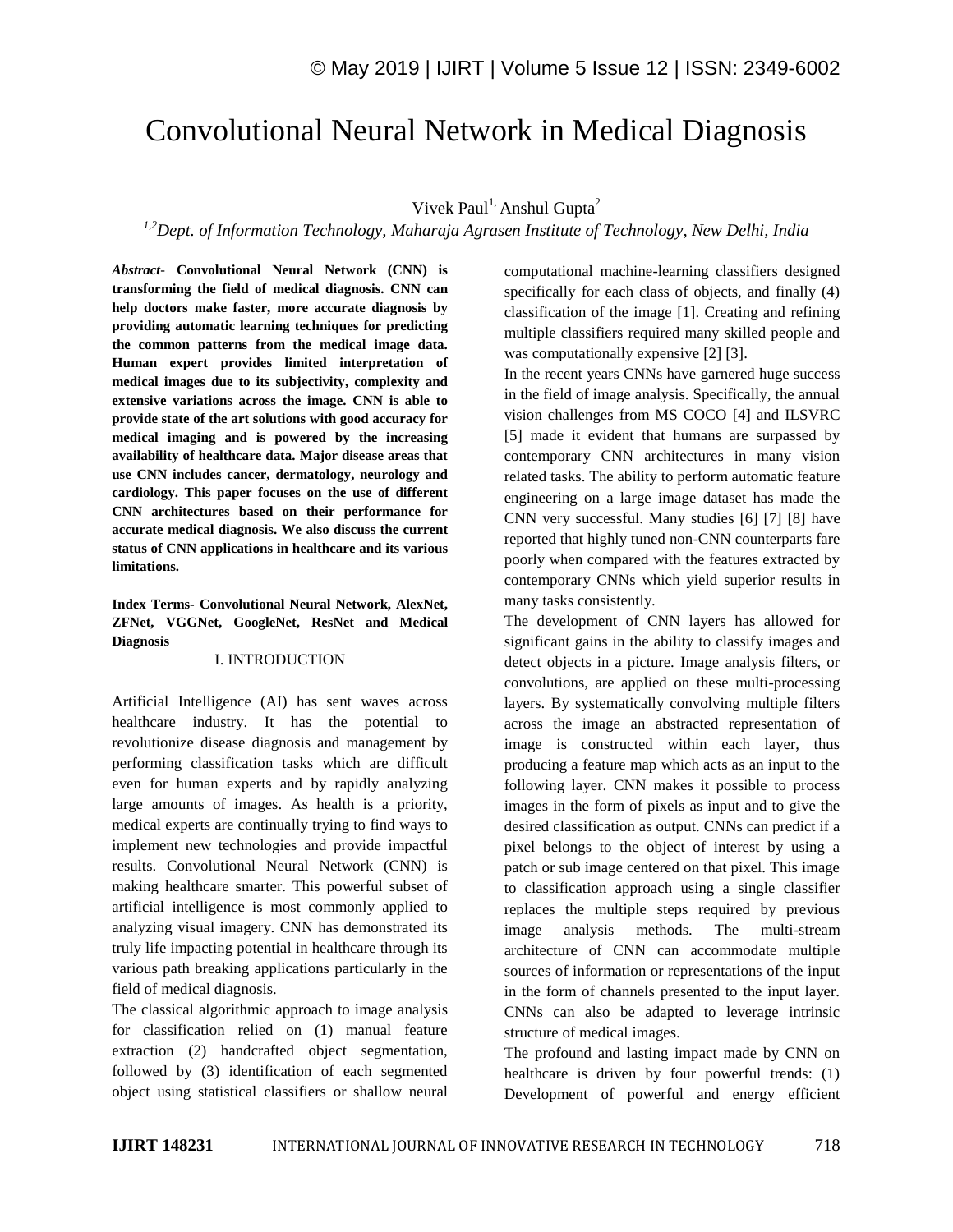Graphics Processing Units (GPUs). Until recently, running AI algorithms was rarely cost-effective. (2) Besides the hardware development, the wide availability of open source packages and the GPU computing libraries such as OpenCL, CUDA has fueled the popularity of CNNs in medical imaging. (3) Development of sophisticated algorithms. We can now use CNN models at a fraction of past costs. (4) Availability of huge volumes of Healthcare data. Due to the digitization efforts, more and more healthcare data is available to train algorithms.

CNNs can assist physicians to make better clinical decisions or even replace human judgement in certain functional areas of healthcare in the future. The increasing availability of healthcare data and rapid development of image analysis techniques has made possible the recent successful applications of CNN in healthcare. Guided by relevant clinical questions, powerful CNN models can unlock clinically relevant information hidden in the massive amount of data, which in turn can assist clinical decision making.

The rest of this paper is organized as follows: section 2 covers the insights on the working of CNN. In section 3, we explain the various CNN architectures. Section 4 presents the applications of CNN in Medical Diagnosis. In section 5 the limitations are discussed and finally in section 6 we provide the conclusion.

## II. CONVOLUTIONAL NEURAL NETWORK

Convolutional neural networks (CNN) are deep artificial neural networks that are used primarily for image classification, image clustering, and object detection within scenes. CNNs are inspired by biological processes [9, 10] in that the architecture of a CNN is analogous to that of the connectivity pattern between neurons in the Human Brain and resembles the organization of the animal visual cortex. Individual cortical neurons respond to stimuli only in a restricted region of the visual field known as the receptive field. The receptive fields of different neurons partially overlap to cover the entire visual field.

Compared to other image classification algorithms CNN requires relatively lower level of preprocessing. This means that with enough training the network can learn the filters that in traditional algorithms were hand-engineered. This independence from prior knowledge and human effort in feature design is a major advantage. CNN is able to successfully capture the Spatial and Temporal dependencies in complex images having pixel dependencies throughout using the application of relevant filters. The architecture performs a better fitting to the image dataset due to the reduction in the number of parameters involved and reusability of weights. In other words, the network can be trained to understand the sophistication of the image better.

As shown in Figure 1 a CNN arranges its neurons in three dimensions (width, height, depth), as visualized in one of the layers. Every layer of a CNN transforms the 3D input volume to a 3D output volume of neuron activations. In this example, the red input layer holds the image, so its width and height would be the dimensions of the image, and the depth would be 3 (Red, Green, Blue channels).



Figure 1: 3D arrangement of neurons by CNN There are five different layers in a typical basic CNN, namely input layer, convolutional layers, rectified linear unit (ReLU) layers, pooling layers and fullyconnected layers. Typical layered architecture of CNN is shown in Figure 2. Input layer holds the raw pixel values of the image. Convolutional layers are sets of filters that are learnable. When its input is scanned, a 2-dimensional activation map is generated, and it is used to describe which filter is active at each spatial position of the input. ReLU layer applies an elementwise activation function, such as the max  $(0, x)$  thresholding at zero. This leaves the size of the volume, i.e. height, width and depth, unchanged. Pooling layers are used to reduce the cost of computations and the venture of overfitting by decreasing the dimension of the data representation. Fully connected layers can translate data to one dimensional data structure that is nonspatially dependent, and achieved by using the previous layer's nodes.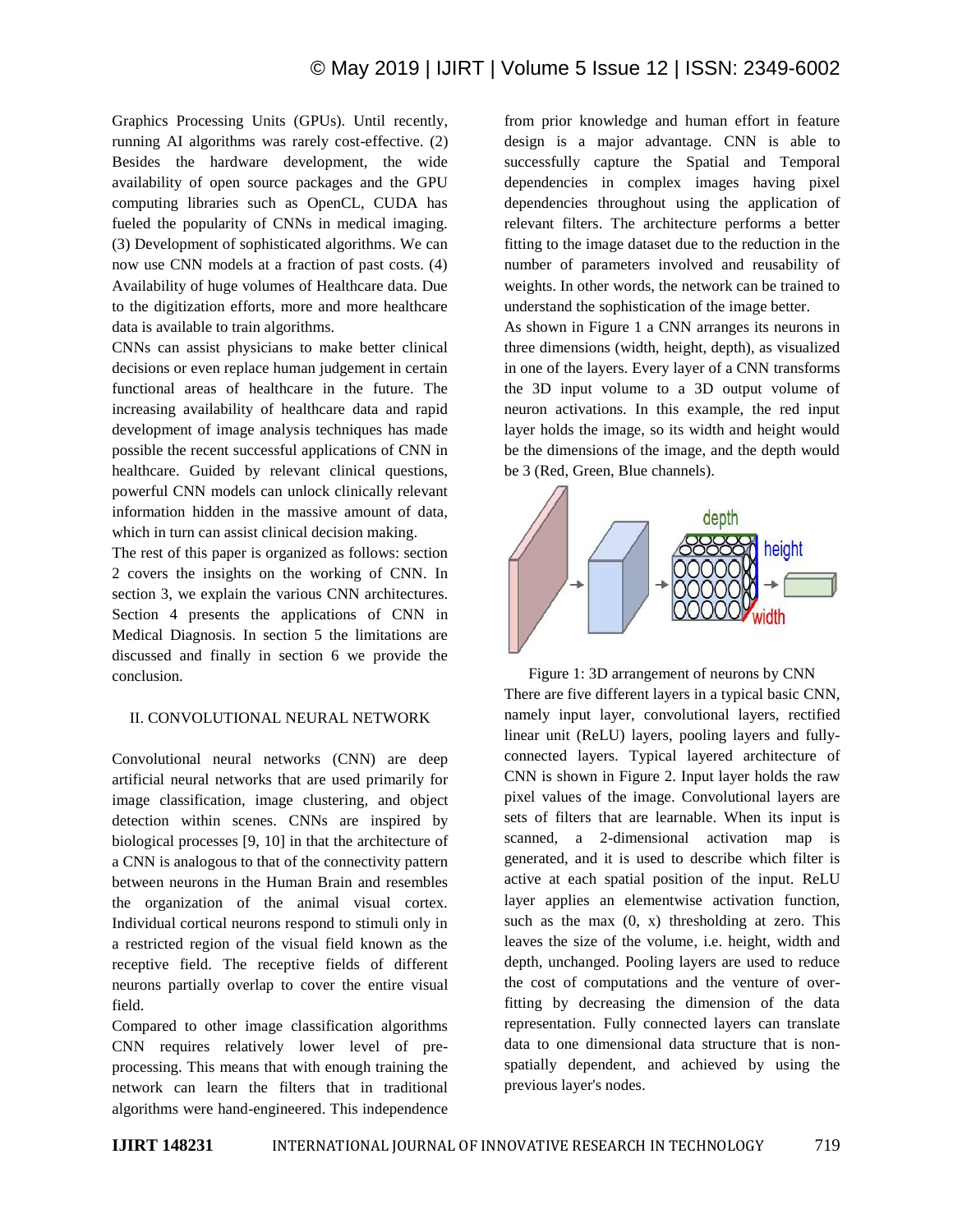

Figure 2: Typical layers of CNN

## III. CNN ARCHITECTURES

The ImageNet project is a large visual database designed for use in visual object recognition software research. The ImageNet project runs an annual software contest, the ImageNet Large Scale Visual Recognition Challenge (ILSVRC), where software programs compete to correctly classify and detect objects and scenes.



Figure 3: Top-5 Error Rate of various CNN architectures

ImageNet, is a dataset of over 15 million labeled high-resolution images with around 22,000 categories. ILSVRC uses a subset of ImageNet of around 1000 images in each of 1000 non-overlapping categories. In all, there are roughly 1.3 million training images, 50,000 validation images and 100,000 testing images. Top-5 error rate of various ILSVRC top competitors are given in Figure 3. There are various architectures of CNNs available which have been key in building algorithms which power and shall power AI as a whole in the foreseeable future. Some of them have been listed below:

*A. AlexNet*

AlexNet is a CNN developed by Alex Krizhevsky, Ilya Sutskever and Geoff Hinton [11]. The AlexNet won the ImageNet ILSVRC challenge in 2012 with a top 5 error rate of 15.3%. The Network has a very similar architecture to LeNet, but has deeper, with more filters per layer, bigger, and featured Convolutional Layers stacked on top of each other. It consists of 11x11, 5x5, 3x3, convolutions, max pooling, dropout, data augmentation, ReLU activations, SGD with momentum. It attached ReLU activations after every convolutional and fullyconnected layer. The Architecture of the network is given in Figure 4. AlexNet popularized the use of CNNs in Computer Vision.



Figure 4: AlexNet Architecture

It uses ReLU activations instead of Tanh to add nonlinearity. This accelerated the speed by 6 times at the same accuracy. To deal with overfitting it uses dropout instead of regularization. However this resulted in twice the training time required with the dropout rate of 0.5. To reduce the size of network AlexNet uses overlap pooling which also reduces the top-1 and top-5 error rates by 0.4% and 0.3%, respectively.

## *B. ZFNet*

ZFNet is a CNN developed by Matthew Zeiler and Rob Fergus [12]. It won the ILSVRC 2013 challenge. The name of the CNN is based on the initials of their surnames Zeiler and Fergus. It is an improvement on AlexNet by tweaking the architecture hyperparameters, in particular by expanding the size of the middle convolutional layers and making the stride and filter size on the first layer smaller. It achieved a top-5 error rate of 14.8%. The architecture of ZFNet is shown in Figure 5. ZFNet offered essential insights into how CNNs are learning internal representations. To achieve this goal, the developers introduced a way to map learned features into input pixel space by using a specially designed Deconvolutional Network.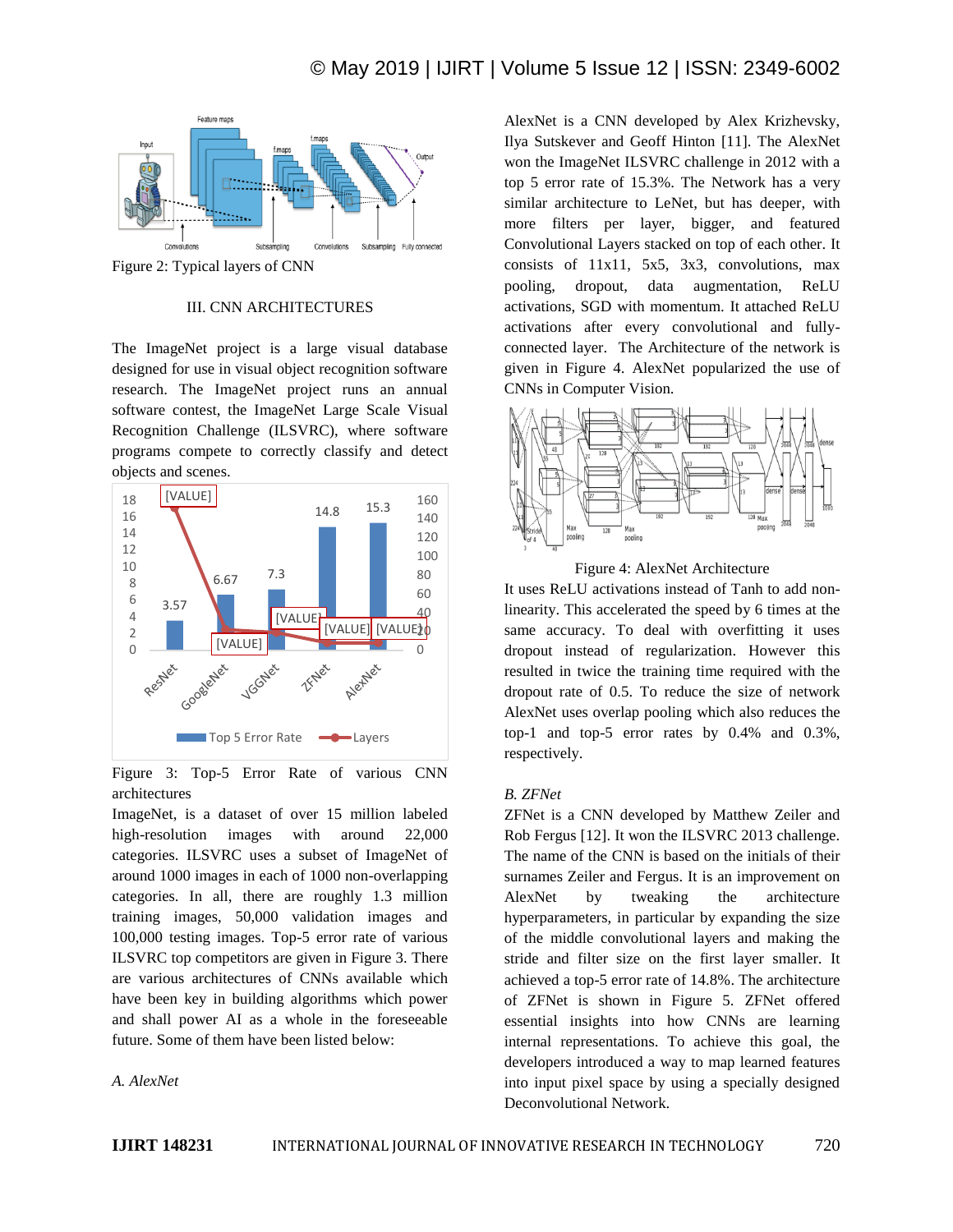

Figure 5: ZFNet Architecture

# *C. VGGNet*

VGGNet is a CNN developed by Karen Simonyan and Andrew Zisserman [13]. It was the runner-up in ILSVRC 2014 challenge. It achieved a top-5 error rate of 7.3%. The final VGGNet consists of 16 Convolutional/Fully Connected layers and its uniform architecture makes it very appealing. Its main contribution was in showing that the depth of the network is a critical component for good performance. The homogeneous architecture performs 3x3 convolutions and 2x2 pooling from the beginning to the end which is similar to AlexNet but it uses lots of filters. The architecture of VGGNet is shown in Figure 6. The pretrained model is available for plug and play use in Caffe. The weight configuration of the VGGNet is publicly available and has been used in many other applications and challenges as a baseline feature extractor. A downside of the VGGNet is that it consists of 138 million parameters which uses a lot of memory and is therefore more expensive to evaluate. However most of these parameters are in the first fully connected layer, and can be removed with no performance downgrade, significantly reducing the number of necessary parameters.



Figure 6: VGGNet Architetcure

# *D. GoogleNet*

GoogleNet is a CNN developed by Szegedy et al. from Google [14]. It is the winner of the ILSVRC 2014 competition. It achieved a top-5 error rate of 6.67%. This is very close to human level performance. The network uses a CNN inspired by LeNet but implements a novel element which is dubbed an inception module. The idea of the inception layer is to cover a bigger area, but also keep a fine resolution for small information on the images. So the idea is to convolve in parallel different sizes from the most accurate detailing  $(1x1)$  to a bigger one (5x5). It uses batch normalization, image distortions and RMSprop. This module is based on several very small convolutions in order to drastically reduce the number of parameters. GoogleNet architecture consists of a 22 layer deep CNN but reduces the number of parameters from 60 million (AlexNet) to 4 million. Additionally, GoogleNet uses Global Average Pooling at the end of the CNN instead of Fully Connected layers, eliminating a large amount of parameters that do not seem to matter much. The architecture of GoogleNet is shown in Figure 7. There are also several follow-up versions to the GoogleNet, most recently Inception-v4.



Figure 7: GoogleNet Architecture

# *E. ResNet*

Residual Network is a CNN developed by Kaiming He et al. [15]. It is the winner of ILSVRC 2015 challenge. It utilizes special skip connections, or short-cuts to jump over some layers and features heavy batch normalization. The skip connections used are also known as gated recurrent units and share similarity with the elements recently applied in RNNs. The novel architecture is also missing fully connected layers at the end of the network. The architecture is shown in Figure 8. ResNets are currently by far state of the art Convolutional Neural Network models and are the default choice for using CNN in practice. ResNet can consist of 152 layers while still having lower complexity than VGGNet. It achieves a top-5 error rate of 3.57% which beats human-level performance.



Figure 8: ResNet Architecture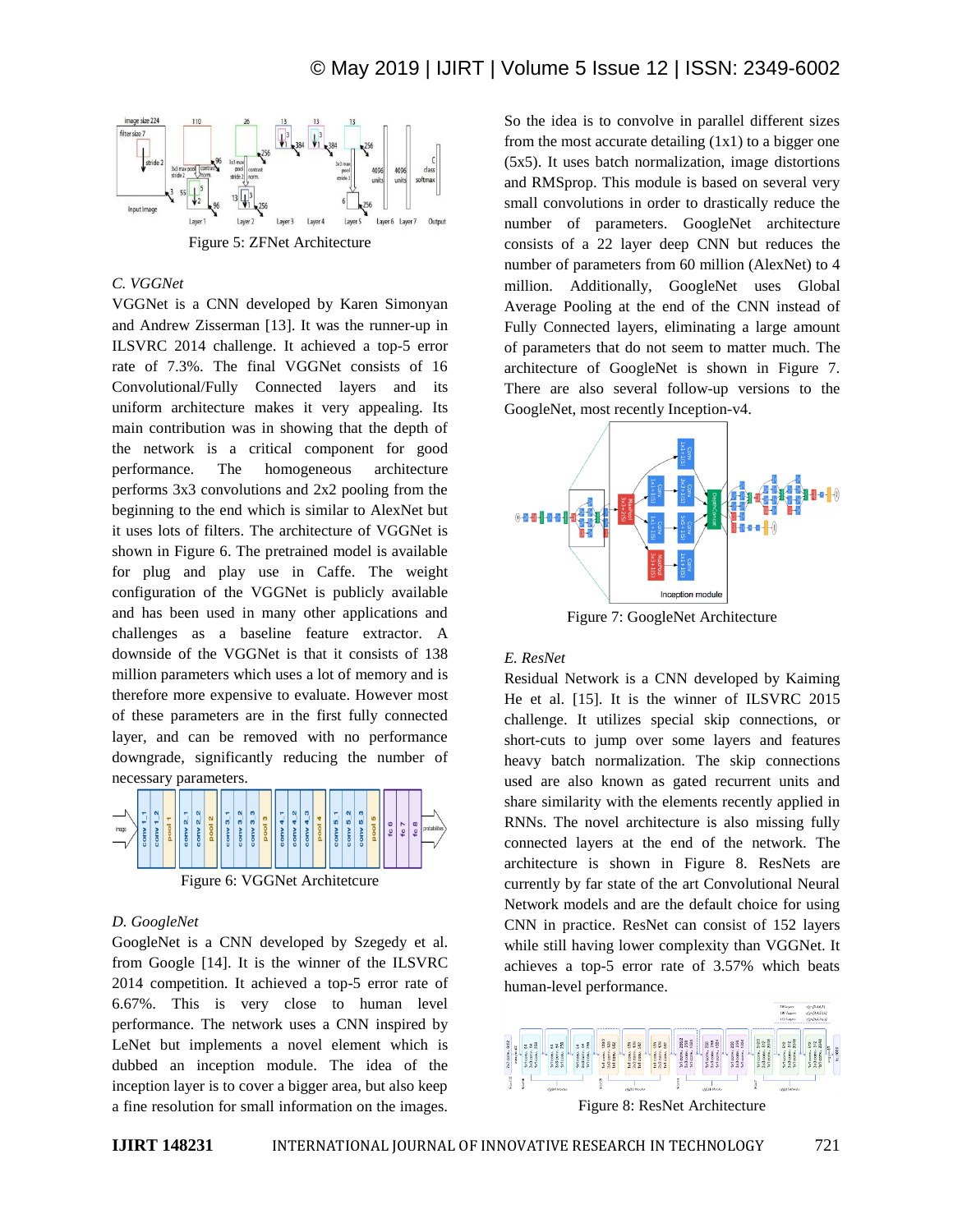The skip-connections used in ResNet help to address the Vanishing Gradient problem often experienced by very deep neural networks. They also make it easy for a ResNet block to learn an identity function. There are two main types of ResNets blocks: The identity block and the convolutional block. Very deep Residual Networks are built by stacking these blocks together.

## IV. APPLICATION

Below we discuss some state of the art applications of CNN in medical diagnosis. Though, the list is by no means complete however it provides an indication of the long-ranging impact of CNN in the medical industry today.

# *A. Skin Cancer Diagnosis*

Skin cancer diagnosis is a challenging task. To diagnose a skin disease, variety of visual clues are used such as the individual lesional morphology, the body site distribution, color, scaling and arrangement of lesions. Melanoma, has four major clinical diagnosis methods: ABCD rules, pattern analysis, Menzies method and 7-Point Checklist. To achieve a satisfactory diagnostic accuracy using these methods, a high level of expertise is required due to the variety of visual aspects of the skin lesions. Unlike the diagnosis by human experts, which depends essentially on subjective judgment and is not always reproducible, a computer aided diagnostic system is more objective and reliable.

Esteva et al. [16] used deep CNN which was trained end-to-end by taking the images directly, using only pixels and disease labels as inputs. The dataset used to train the network consisted of 129,450 clinical images of 2,032 different diseases. The network learned to distinguish keratinocyte carcinomas versus benign seborrheic keratoses, and malignant melanoma versus benign nevus. The researchers tested its performance against 21 board-certified dermatologists on biopsy-proven clinical images. Across both the tasks the CNN achieved performance on par with all certified experts. The network achieved a three way accuracy of 72.1% whereas the dermatologist achieved an accuracy of66%. It demonstrated that a CNN is capable of classifying skin cancer with a level of competence comparable to dermatologists.

# *B. Diabetic Retinopathy Diagnosis*

Patients with severe diabetes are at risk of developing diabetic retinopathy (DR). Retinopathy leads to visual loss and blindness with the passage of time if not detected at an early stage. Regular eye examinations are the cornerstone of DR prevention and early detection. Manual detection of DR is difficult and time consuming process due to unavailability of equipment and the high level of expertise. Most of the current diagnostic programs employ 1- or 2-field retinal color fundus imaging due to its cost-effectiveness. With this in mind, researchers proposed automated DR detection [17] using a deep CNN architecture for diagnosing retinopathy and classifying its severity based on fundus images. They employed dataset consisting of about 80,000 digital fundus images from patients of various ethnicity and age, and then applied data augmentation on it. They also validated the network on 5,000 images. The network was able to identify micro-aneurysms, exudate and hemorrhages on the retina and automatically classified the images into 5 classes namely No retinopathy, Mild DR, Moderate DR, Severe DR and Proliferative DR. The final trained CNN achieved up to 95% specificity, 30% sensitivity and 75%. Researchers claim that a higher specificity is achieved at the expense of sensitivity.

# *C. Alzheimer's Disease Diagnosis*

Alzheimer's disease (AD) is a chronic neurodegenerative disease that usually starts slowly and gradually worsens over time. It is the cause of 60–70% of cases of dementia. The most common early symptom is difficulty in remembering recent events. As the disease advances, symptoms can include problems with language, disorientation, mood swings, loss of motivation, not managing self-care, and behavioral issues. Alzheimer's disease is mainly diagnosed by studying the individual's behavior and medical history. Magnetic Resonance Imaging (MRI) is also used to analyze the brain's morphometric patterns for identifying disease-specific imaging biomarkers.

In this paper, we build a 3D Convolutional Neural Network (3D-CNN) and provide a simple method to interpret different regions of the brain and their association with the disease to identify AD biomarkers. Our method uses minimal preprocessing of MRIs (imposing minimum preprocessing artifacts)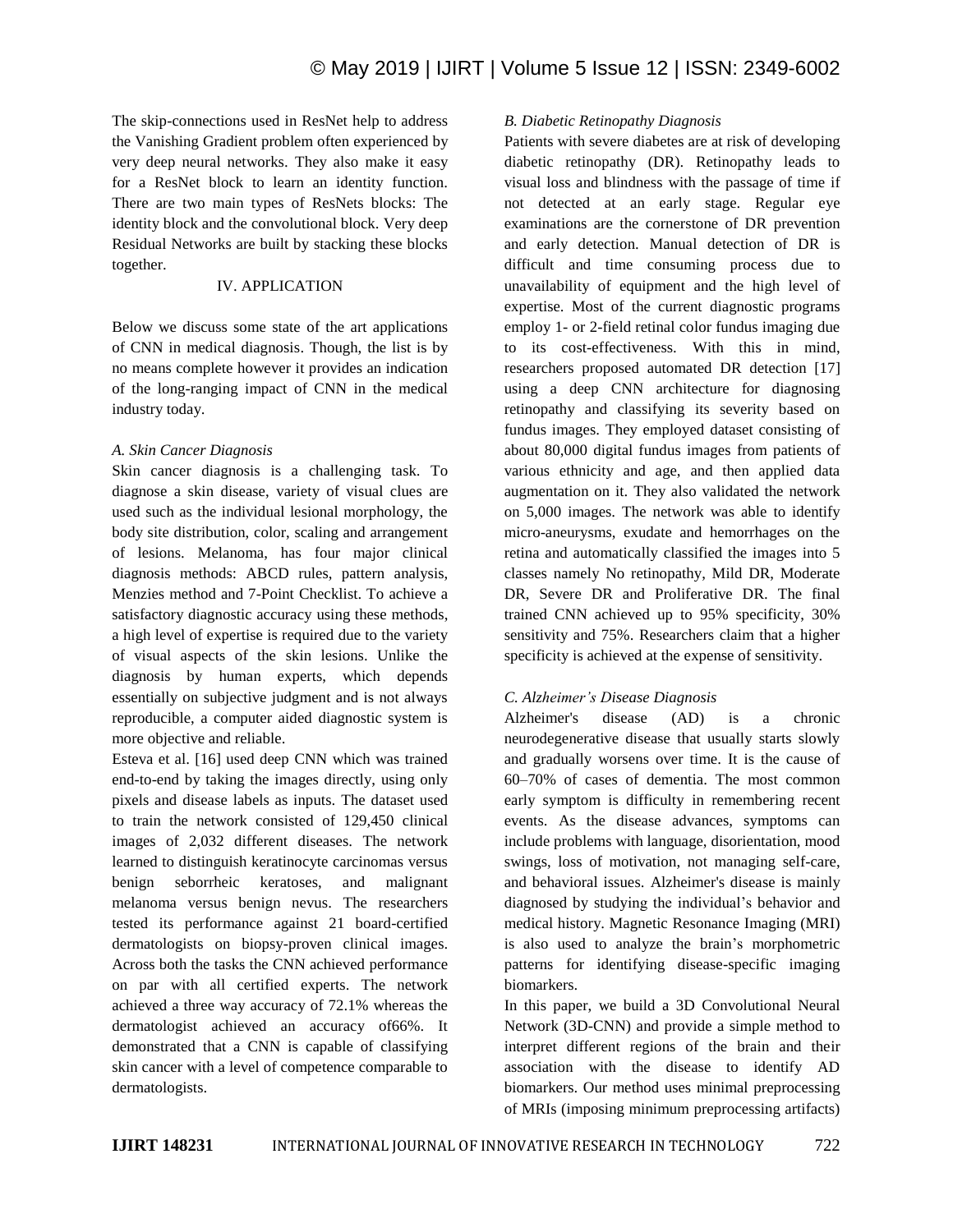and utilizes a simple data augmentation strategy of down sampled MR images for training purposes. Unlike the vast majority of previous works, the proposed framework, thus, uses a voxel-based 3D-CNN to account for all voxels in the brain and capture the subtle local brain details in addition to better pronounced global specifics of MRIs.

Esmaeilzadeh et al. [18] proposed a simple 3D CNN and modified its parameters to tailor the end-to-end architecture for the diagnosis of Alzheimer's disease and its prodromal stage, MCI, using MRI images. The model achieved an accuracy of 94.1% on the popular ADNI dataset using only MRI data, which outperforms the previous state-of-the-art. The trained model was also able to identify the disease biomarkers. The researchers identified that the hippocampus region of the brain is critical in the diagnosis of AD. After extensive hyperparameter tuning the model was further trained using transfer learning to diagnose mild cognitive impairment (MCI), the prodromal stage of AD, which yield better results compared to other methods.

## *D. Tuberculosis Diagnosis*

Tuberculosis (TB) is an infectious disease usually caused by Mycobacterium tuberculosis (MTB) bacteria. Tuberculosis generally affects the lungs, but can also affect other parts of the body. The classic symptoms of active TB includes a chronic cough with blood-containing sputum, fever, night sweats, and weight loss. Timely diagnosis and treatment is key to full patient recovery. The Microscopic Observed Drug Susceptibility (MODS) is a test to diagnose TB infection and drug susceptibility directly from a sputum sample in 7–10 days with a low cost and high sensitivity and specificity, based on the visual recognition of specific growth patterns of MTB in a broth culture. Despite that, MODS find limited usage in remote, low resource settings, because it requires permanent and trained technical staff for the image based diagnostics. Hence, an automated computer based alternative technique is required to analyze the MODS cultures.

Lopez et al. [19] designed an automated TB diagnosis system based on CNN. The system is trained to automatically evaluate and interpret MODS cultures digital images. The CNN was trained using a dataset of 12,510 images of 7-10 days MODS samples. In the dataset there were 4,849 positive and 7,661 negative images. Images were rescaled to 224 x 224 pixels, and converted to grayscale. The images were obtained from three different laboratories. The features extracted automatically by the CNN resembles visual cues used by expert diagnosticians to interpret MODS cultures, which suggests that the model has the ability to generalize and scale. The model 96.63 +/- 0.35% accuracy, 94.74 +/- 0.89% sensitivity and  $97.83$  +/- 1.07% specificity, when validated across held-out laboratory datasets. This CNN can assist laboratory personnel, in low resource settings, especially in developing countries.

## V. LIMITATION

While CNNs exhibit high performance in image classification tasks, their capabilities aren't devoid of issues. For a problem as diverse and complex as medical imaging, CNN requires large datasets in order to reach the required levels of accuracy. In combination with long training durations, this presents a major drawback for any small to mediumscale institution or enterprise. Most of the medical images have poor signal-to-noise ratio when compared with images taken with a digital camera. This can hinder the successful computation as the contrast between anatomically distinct structures (e.g. lesion, edema, and healthy tissue) will be too low. Therefore adequate pre-processing is required to remove artifacts and reduce noise from the images. Next, there is always a possibility to over-train a CNN if the network is trained on the same dataset for too long. This results in the over-fitting of training images. To prevent this validation dataset is used to track a CNN's performance and stop training when it starts decreasing. CNNs work in a black-box way, not really offering explanations of their conclusions. With any input, a corresponding output can be produced, but it may be hard to explicate the decision and its reliability, which is certainly problematic for medical image processing.

#### VI. CONCLUSION

CNN methods have a wide application in the medical field for addressing problems such as diagnosing infectious diseases, different forms of cancer, ophthalmologic complications of diabetes and chronic neurological disorders. CNNs can perform a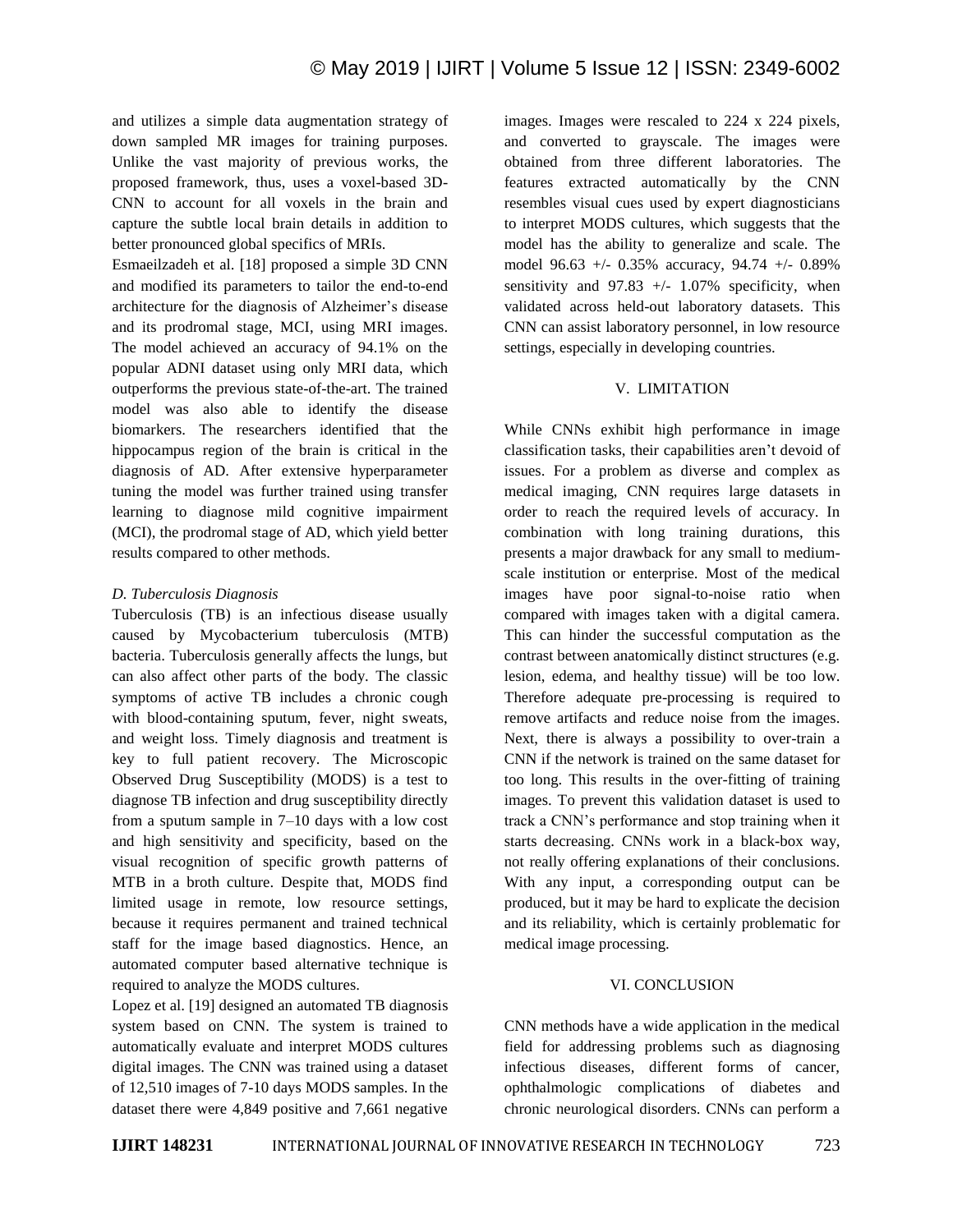wide range of image processing operations along with increasing the speed of the procedure as compared to other classical techniques. In this paper, we highlighted the various state of the art CNN architectures as well as their applications in medical image analysis. Though, the list is by no means complete however it provides an indication of the long-ranging impact of CNN in the medical imaging industry today. The future development of CNN promises to diversify its uses in the field of medicine, particularly in the domain of medical diagnosis. However, we should not consider it as the only solution as there are several limitations that reduce its growth. It is evident CNN can't substitute the role of doctors/clinicians in medical diagnosis. So far CNN based applications provided positive feedback and we should continue to look into more sophisticated CNN methods that can deal with complex healthcare data efficiently. Lastly we conclude that CNNs will prevail in the near future, and that they will find many other uses in the healthcare industry.

# **REFERENCES**

- [1] Goldbaum, M., Moezzi, S., Taylor, A., Chatterjee, S., Boyd, J., Hunter, E., and Jain, R. (1996). Automated diagnosis and image understanding with object extraction, object classification, and inferencing in retinal images. Proceedings of 3rd IEEE International Conference on Image Processing 3, 695–698.
- [2] Chaudhuri, S., Chatterjee, S., Katz, N., Nelson, M., and Goldbaum, M. (1989). Detection of blood vessels in retinal images using twodimensional matched filters. IEEE Trans. Med. Imaging 8, 263–269.
- [3] Hoover, A., and Goldbaum, M. (2003). Locating the optic nerve in a retinal image using the fuzzy convergence of the blood vessels. IEEE Trans. Med. Imaging 22, 951–958
- [4] Lin, T.; Maire, M.; Belongie, S. J.; Hays, J.; Perona, P.; Ramanan, D.; Doll'ar, P.; and Zitnick, C. L. 2014. Microsoft COCO: common objects in context. In Computer Vision - ECCV 2014 - 13th European Conference, Zurich, Switzerland, September 6-12, 2014, Proceedings, Part V, 740–755.
- [5] Russakovsky, O.; Deng, J.; Su, H.; Krause, J.; Satheesh, S.; Ma, S.; Huang, Z.; Karpathy, A.;

Khosla, A.; Bernstein, M. S.; Berg, A. C.; and Li, F. 2015. Imagenet large scale visual recognition challenge. International Journal of Computer Vision 115(3):211–252.

- [6] Razavian, A. S.; Azizpour, H.; Sullivan, J.; and Carlsson, S. 2014. CNN features off-the-shelf: An astounding baseline for recognition. In IEEE Conference on Computer Vision and Pattern Recognition, CVPR Workshops 2014, Columbus, OH, USA, June 23-28, 2014, 512– 519.
- [7] Donahue, J.; Jia, Y.; Vinyals, O.; Hoffman, J.; Zhang, N.; Tzeng, E.; and Darrell, T. 2014. Decaf: A deep convolutional activation feature for generic visual recognition. In Proceedings of the 31th International Conference on Machine Learning, ICML 2014, Beijing, China, 21-26 June 2014, 647–655.
- [8] Zeiler, M. D., and Fergus, R. 2014. Visualizing and understanding convolutional networks. In Computer Vision - ECCV 2014 - 13th European Conference, Zurich, Switzerland, September 6- 12, 2014, Proceedings, Part I, 818–833.
- [9] Kunihiko Fukushima. Neocognitron: A Selforganizing Neural Network Model for a Mechanism of Pattern Recognition Unaffected by Shift in Position. Biological Cybernetics. 36 (4): 193–202. DOI:10.1007/BF00344251,
- [10] D. H. Hubel, T. N. Wiesel. Receptive fields and functional architecture of monkey striate cortex. The Journal of Physiology. 195 (1): 215– 243. DOI:10.1113/jphysiol.1968.sp008455.
- [11]Alex Krizhevsky, Ilya Sutskever, and Geoffrey E. Hinton. 2017. ImageNet classification with deep convolutional neural networks. Commun. ACM 60, 6 (May 2017), 84-90. DOI: https://doi.org/10.1145/3065386
- [12] Zeiler M.D., Fergus R. (2014) Visualizing and Understanding Convolutional Networks. In: Fleet D., Pajdla T., Schiele B., Tuytelaars T. (eds) Computer Vision – ECCV 2014. ECCV 2014. Lecture Notes in Computer Science, vol 8689. Springer, Cham
- [13]Karen Simonyan and Andrew Zisserman. Very Deep Convolutional Networks for Large-Scale Image Recognition. *CoRR* abs/1409.1556 (2015): n. pag.
- [14] C. Szegedy et al., "Going deeper with convolutions," 2015 IEEE Conference on